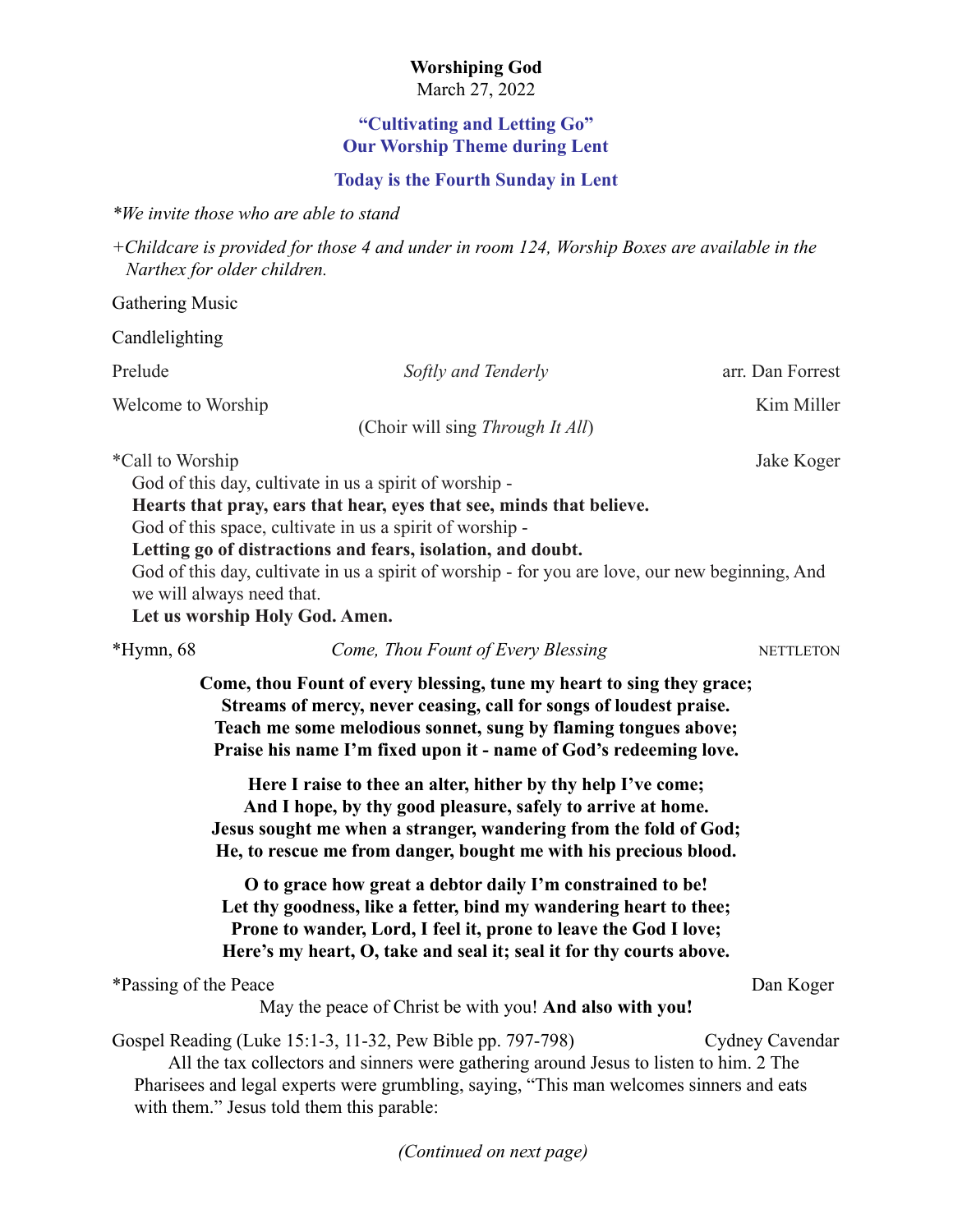Jesus said, "A certain man had two sons. The younger son said to his father, 'Father, give me my share of the inheritance.' Then the father divided his estate between them. Soon afterward, the younger son gathered everything together and took a trip to a land far away. There, he wasted his wealth through extravagant living.

"When he had used up his resources, a severe food shortage arose in that country and he began to be in need. He hired himself out to one of the citizens of that country, who sent him into his fields to feed pigs. He longed to eat his fill from what the pigs ate, but no one gave him anything. When he came to his senses, he said, 'How many of my father's hired hands have more than enough food, but I'm starving to death! I will get up and go to my father, and say to him, "Father, I have sinned against heaven and against you. I no longer deserve to be called your son. Take me on as one of your hired hands."' So he got up and went to his father.

"While he was still a long way off, his father saw him and was moved with compassion. His father ran to him, hugged him, and kissed him. Then his son said, 'Father, I have sinned against heaven and against you. I no longer deserve to be called your son.' But the father said to his servants, 'Quickly, bring out the best robe and put it on him! Put a ring on his finger and sandals on his feet! Fetch the fattened calf and slaughter it. We must celebrate with feasting because this son of mine was dead and has come back to life! He was lost and is found!'And they began to celebrate.

"Now his older son was in the field. Coming in from the field, he approached the house and heard music and dancing. He called one of the servants and asked what was going on. The servant replied, 'Your brother has arrived, and your father has slaughtered the fattened calf because he received his son back safe and sound.' Then the older son was furious and didn't want to enter in, but his father came out and begged him. He answered his father, 'Look, I've served you all these years, and I never disobeyed your instruction. Yet you've never given me as much as a young goat so I could celebrate with my friends. 30 But when this son of yours returned, after gobbling up your estate on prostitutes, you slaughtered the fattened calf for him.' Then his father said, 'Son, you are always with me, and everything I have is yours. But we had to celebrate and be glad because this brother of yours was dead and is alive. He was lost and is found.'"

This is the Word of the Lord. **Thanks be to God.**

Extinguishing the Candles at the Cross Kim Miller

Above all, trust in the slow work of God. Only God could say what this new spirit gradually forming within you will be. Give Our Lord the benefit of believing that his hand is leading you, and accept the anxiety of feeling yourself in suspense and incomplete. Today, we extinguish this candle to symbolize the growing awareness that we are incomplete and only find our completeness through Christ.

\*Hymn *You Are My King (Amazing Love)* arr. Dan Galbraith **I'm forgiven because You were forsaken, I'm accepted You were condemned. And I'm alive and well, and Your spirit is within me because You died and rose again**

**(**2x**)**

*(Continued on next page)*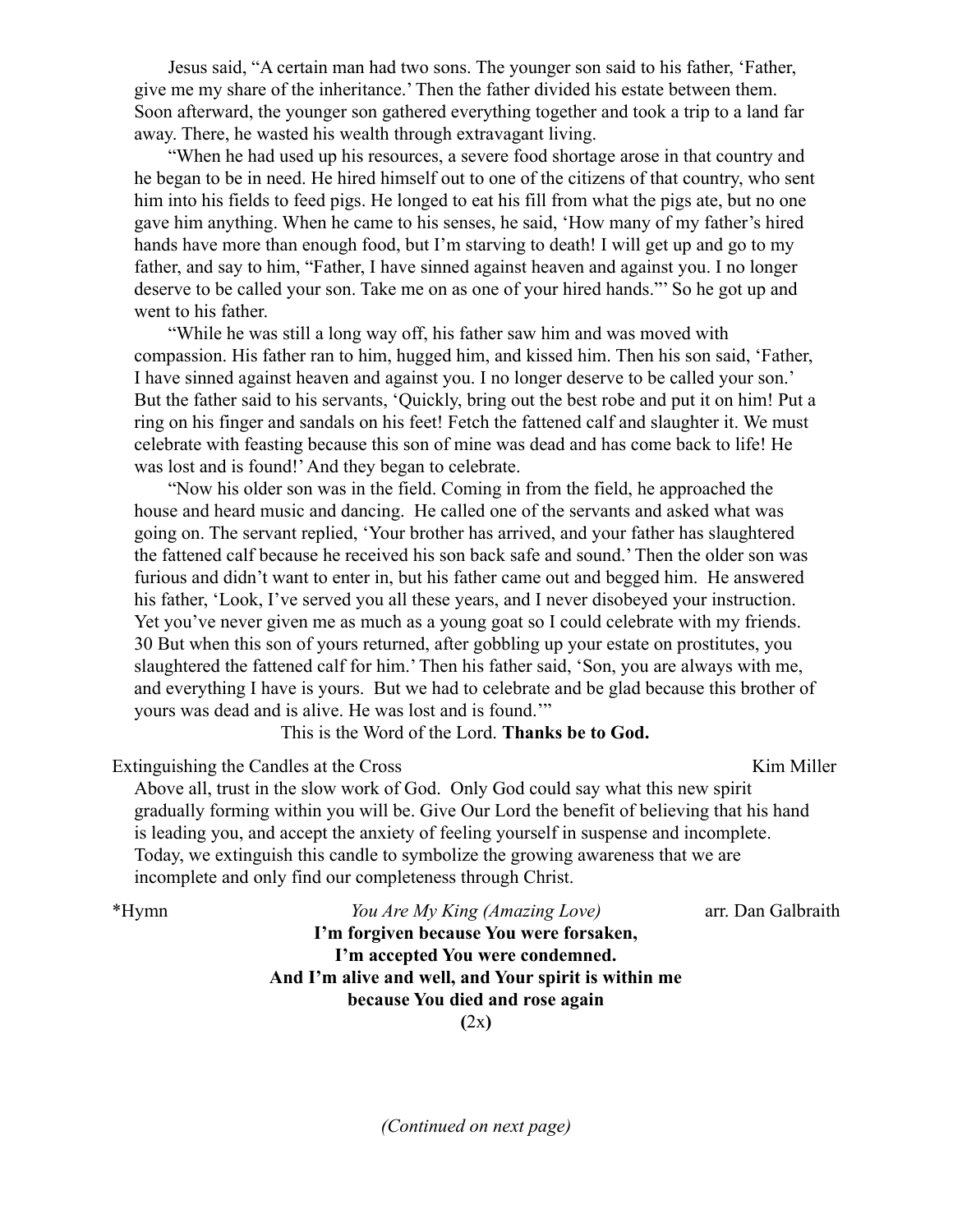#### CHORUS**:**

**Amazing love! How can it be that You, my King, would die for me? Amazing love! I know it's true, and it's my joy to honor You. Amazing love! How can it be that You, my King, would die for me? Amazing love! I know it's true, and it's my joy to honor You. In all I do, I honor You.**

> **I'm forgiven because You were forsaken, I'm accepted You were condemned. And I'm alive and well, and Your spirit is within me because You died and rose again**

#### **(**CHORUS**)**

### **You are my King! Jesus, You are my King! You are my King! Jesus, You are my King!**

**(**CHORUS**)**

| Morning Prayer                                                                                                                                                                                                                                                                                                                                                                                                                                                                    |                                                                                                                                                                                               | Dan Koger  |  |  |
|-----------------------------------------------------------------------------------------------------------------------------------------------------------------------------------------------------------------------------------------------------------------------------------------------------------------------------------------------------------------------------------------------------------------------------------------------------------------------------------|-----------------------------------------------------------------------------------------------------------------------------------------------------------------------------------------------|------------|--|--|
| Anthem                                                                                                                                                                                                                                                                                                                                                                                                                                                                            | Like a River in My Soul                                                                                                                                                                       | Tim Oseik  |  |  |
| Sermon                                                                                                                                                                                                                                                                                                                                                                                                                                                                            | Cultivating Reconciliation and Letting Go of Selfishness                                                                                                                                      | Kim Miller |  |  |
| <b>Musical Reflection</b>                                                                                                                                                                                                                                                                                                                                                                                                                                                         |                                                                                                                                                                                               |            |  |  |
| *Hymn of Response<br>Great Is Thy Faithfulness<br>arr. Dan Galbraith<br>God calls all to respond! Our church welcomes you to share a new desire to follow in the<br>way of Jesus, to join our congregation as a member, or to share a renewed desire to follow<br>in the way of Jesus.<br>Great is Thy faithfulness, O God, my Father,<br>There is no shadow of turning with Thee.<br>Thou changest not, Thy compassions they fail not.<br>As Thou has been Thou forever will be. |                                                                                                                                                                                               |            |  |  |
| <b>CHORUS:</b><br>Great is Thy faithfulness, great is Thy faithfulness.<br>Morning by morning, new mercies I see.<br>All I have needed Thy hand has provided.<br>Great is Thy faithfulness, Lord unto me.                                                                                                                                                                                                                                                                         |                                                                                                                                                                                               |            |  |  |
|                                                                                                                                                                                                                                                                                                                                                                                                                                                                                   | I could not love Thee, so blind and unfeeling.<br>Covenant promises fell not to me.<br>Then without warning, desire, or deserving<br>I found my Treasure, my pleasure in Thee.<br>(CHORUS)    |            |  |  |
|                                                                                                                                                                                                                                                                                                                                                                                                                                                                                   | I have no merit to woo or delight Thee.<br>I have no wisdom or powers to employ.<br>Yet in Thy mercy, how pleasing Thou findst me.<br>This is Thy pleasure, that Thou art my joy.<br>(CHORUS) |            |  |  |

*(Continued on next page)*